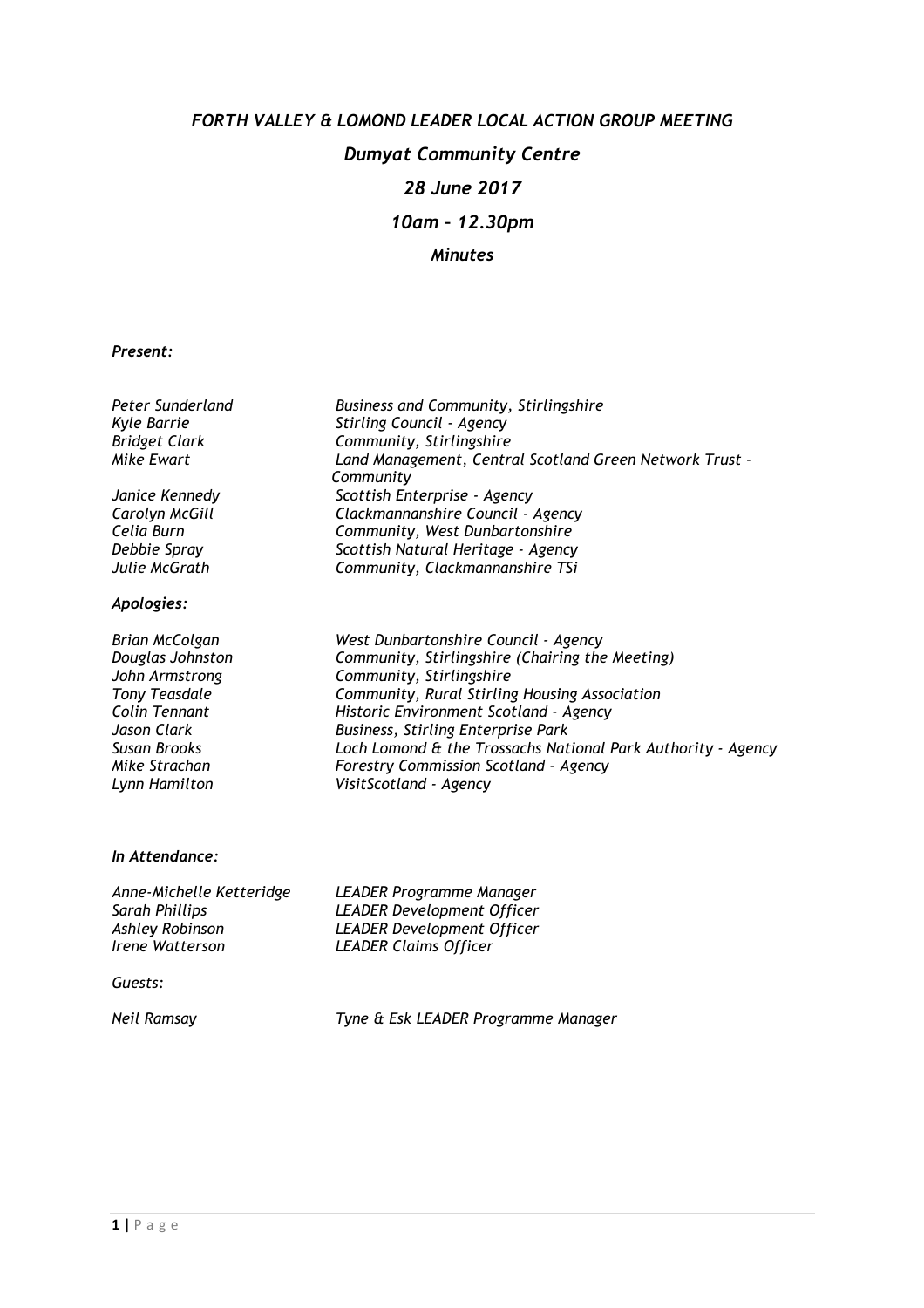|                                                                                                                                                                                                                                                                                                                                                                                                                                                  | <b>ACTIONS</b>     |
|--------------------------------------------------------------------------------------------------------------------------------------------------------------------------------------------------------------------------------------------------------------------------------------------------------------------------------------------------------------------------------------------------------------------------------------------------|--------------------|
| 1. Welcome, Sederunt and Minutes of last meeting                                                                                                                                                                                                                                                                                                                                                                                                 |                    |
|                                                                                                                                                                                                                                                                                                                                                                                                                                                  |                    |
| PS welcomed everyone thanked everyone for coming. He noted<br>apologies from JC, BMcC, DJ, JA, TT, SB, MS and LH. As Debbie Spray<br>is replacing Isla Campbell for her maternity leave, PS asked Members<br>to carry out a round the table introduction.                                                                                                                                                                                        |                    |
| He noted the resignation from the LAG from Tony Teasdale due to<br>competing work demands, thanking him in his absence for the work he<br>had done to date in supporting the LAG.                                                                                                                                                                                                                                                                |                    |
| PS asked AMK if the meeting was quorate. She confirmed that it was.                                                                                                                                                                                                                                                                                                                                                                              |                    |
| 2. Minutes of Last Meeting and Matters Arising                                                                                                                                                                                                                                                                                                                                                                                                   |                    |
| PS asked if anyone had any issues in relation to the accuracy of<br>the Minutes of the meeting in March. No-one had any issues and<br>the Minutes were proposed by KB and seconded by JMcG.                                                                                                                                                                                                                                                      |                    |
| PS asked AMK to give to give an update on matters arising. AMK<br>asked the LAG if the amendments to the score sheet worked as<br>requested. It was noted that only the scores were available to<br>the members, not the comments. AMK to ask website designer to<br>amend this.                                                                                                                                                                 | <b>ACTION: AMK</b> |
| AMK also advised that Scot Govt had approved the updated<br>business plan submitted following the last meeting.                                                                                                                                                                                                                                                                                                                                  |                    |
| PS briefly spoke about the recent LAG Chairs meeting he had<br>attended, in the context of Brexit looming, saying that the money<br>that FVL has in the pot is guaranteed for now but he has an<br>inclination that the LAG should award as many projects as<br>possible and as quickly and efficiently as possible, as Scot Govt<br>could opt for other LEADER areas who have allocated more of<br>their budget, monies from areas who haven't. |                    |
| PS advised that Ayrshire LEADER increased their intervention rate<br>90% and has now fully allocated their budget for community<br>projects, and although PS would not be comfortable with giving<br>100%, he suggested the LAG may want to consider raising the<br>intervention rate for Applicants who are struggling to get match<br>funding for their projects.                                                                              |                    |
| PS also suggested that there is a good opportunity here for LAG-<br>led projects coming to the fore.                                                                                                                                                                                                                                                                                                                                             |                    |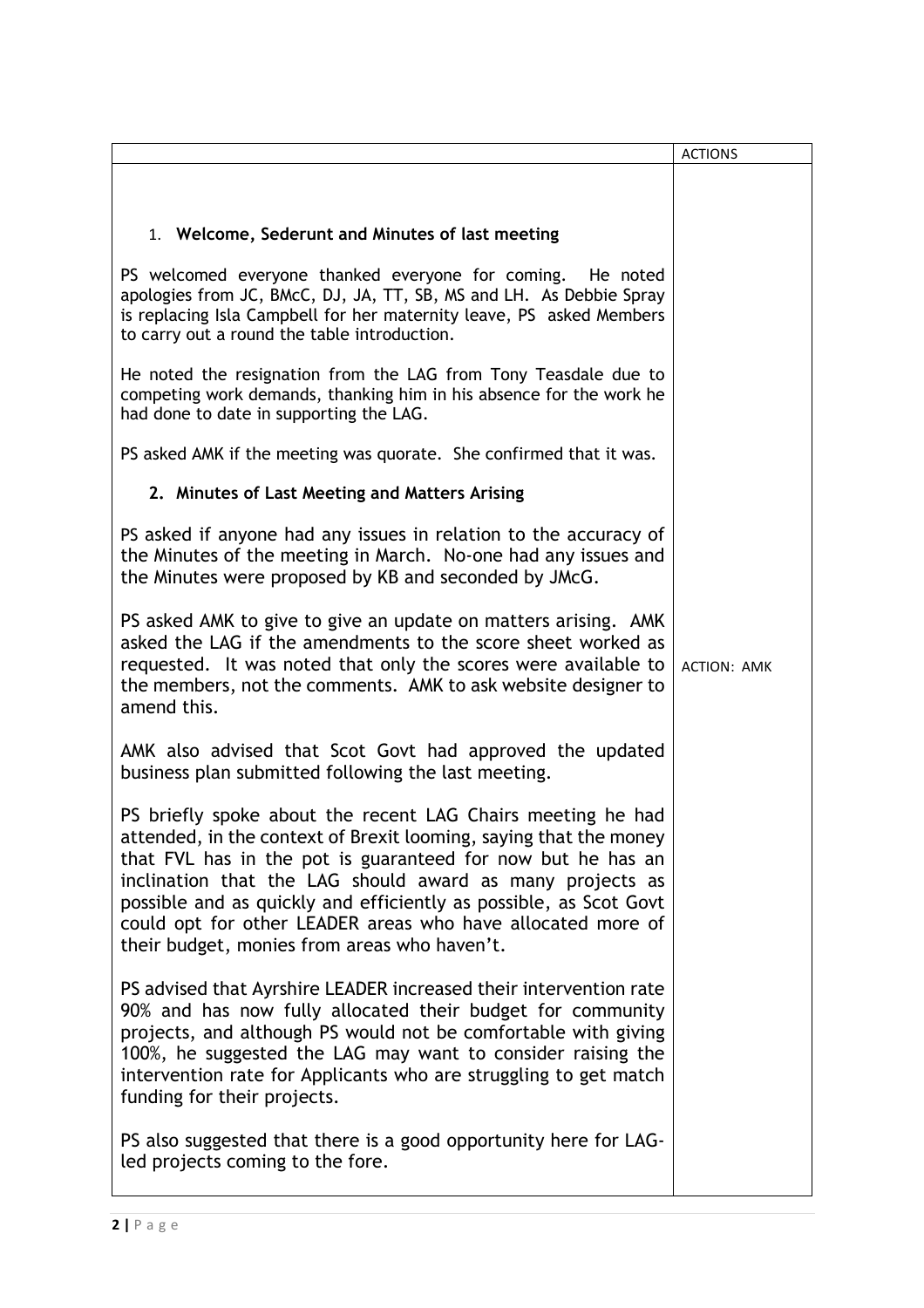PS said that FVL's strength was not only the cash available for projects but also the very good team working with Applicants. PS advised that the Strategy Sub-Group is looking at LAG-led projects in more depth. He also said that the Cabinet Secretary is now looking at the post-Brexit situation and how best it would be to invest into the rural economy; looking at other businesses along with farming businesses. A Council for Rural Advisors has just been set up to advise the Cabinet Secretary and the LAG Chairs have asked for a seat on this Council.

# 3. Projects for Discussion and Decision

AMK advised there are no conflicts of interest from the Members in attendance for the projects being assessed today.

# 3.1 Loch Lomond Coffee

SP presented this project to the Members explaining that Lomond Developments want to establish Loch Lomond's first coffee roasting facility, creating a premium roasted coffee bean product to be served in coffee shops and in retail bags. The product will be branded as Loch Lomond Coffee. The project would fit well with the LAG's food and drink priority.

The total project cost is £50,325 and are looking for £25,000 from FVL. The Applicant confirms that Lomond Developments is using its own funds to match fund this project.

PS thanked Sarah and asked Members if there were any questions.

JK advised that it was Scot Enterprise who had suggested approaching LEADER, agreeing that these family run businesses are bringing visitors to the Loch Lomond area and are working towards keeping visitors there for longer, which is beneficial for this area.

A question was asked about whether the applicant really needed the money as it was related to a seemingly very successful business – The Oak Tree Inn.

This was discussed at length and SP advised that the bank had told the applicant they were at the maximum for their bank loan facility.

A question was asked about the current status of the Pontoon project which had previously been approved by the LAG. AMK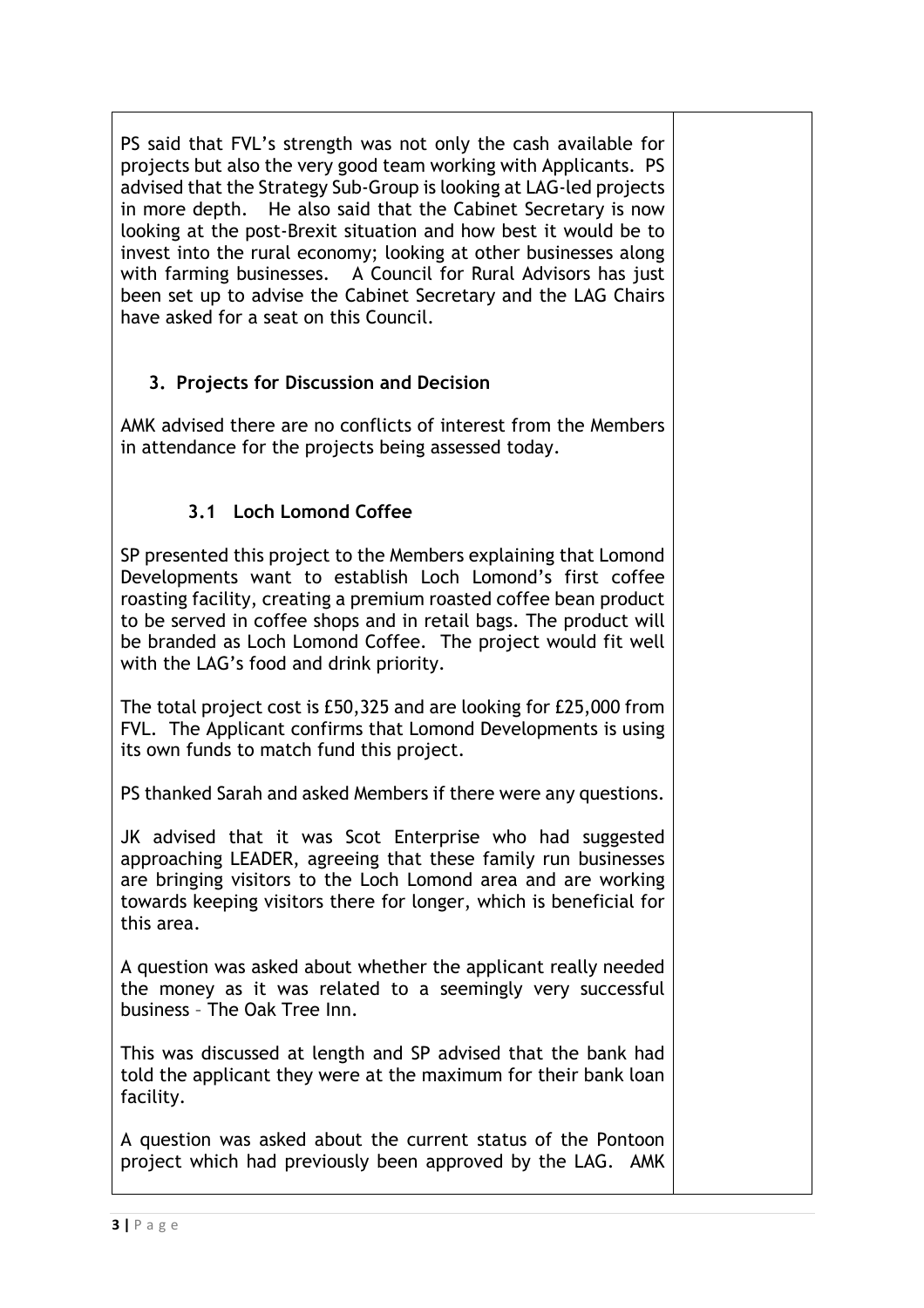informed the LAG that the Pontoon project has now had the lease and sub-lease agreed so this project should press ahead very soon.

Everyone liked the idea of the link with the High Schools for sourcing trainees, and liked the circular nature of the local economy with this kind of project – making it more sustainable environmentally. It was also noted that people will travel a great distance for a good cup of coffee.

The LAG agreed to approve this project subject to the applicant working with the local high schools to recruit the trainees locally. An updated VAT document should also be requested.

# 3.2 Wester Third Kota Cabins/Glamping

SP presented this project to the Members explaining that Wester Third Farm is a dairy farm situated just outside Gartmore and would like to diversify into the glamping sector. The Applicant envisages visitors who stay would be looking for a family-friendly and farm- friendly tourism experience.

SP displayed photographs of the structures whereby each booking would have their own hot-tub and private BBQ. SR displayed a site map showing the Kotas and SP confirmed that match funding would be from a bank loan which has been confirmed. SP also confirmed that planning permission is in place and the applicant is going through acquiring a caravan licence at the moment. SP informed the LAG that two part-time posts would be put in place for ground maintenance and the cleaning of the Kotas.

The Members discussed this application and thought it was a robust and thorough application, demonstrating good value for money for the area and for the job creation, however the LAG asked if any of the Kotas were equipped for disabled visitors. SP said that she had asked this question as currently there is no disabled access to the three Kotas proposed as don't lend themselves to disabled access.

The LAG would like to ascertain the reasons/justifications as to why the Kotas could not have disabled access.

Members asked about the water quality and dealing with the waste water. SP explained that flooding had been discussed with SEPA and this would not have a direct impact on the Kotas. Also, that the applicant has no other option than using a septic tank as Scottish Water says there is no more capacity at the treatment works for the Kotas to be connected to the public

PROJECT APPROVED SUBJECT TO SPECIFIC **CONDITIONS**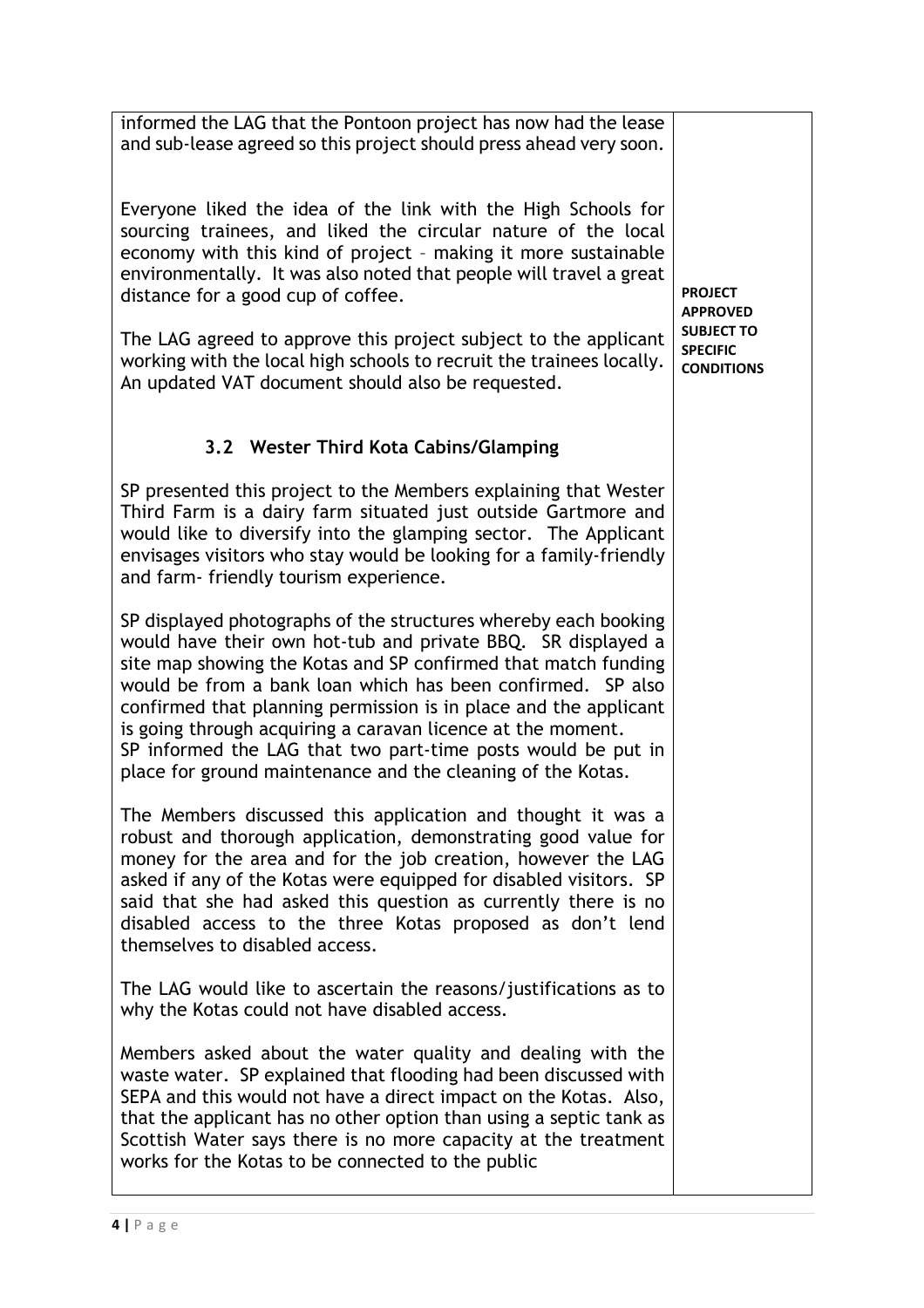sewers/draining. SNH confirmed that they did not expect there to be any negative impact on the nearby SSSIs or SACs. The Members discussed further and agreed that BC and CB are the LAG's delegated authority to explore the disabled access question further, and check that the applicant's response was adequate for the LAG's purposes and agreed that this project would be approved on condition that the applicant is to consider if they can provide disabled access to at least one of the Kotas and that evidence from SEPA is provided regarding the waste water treatment complying with their requirements. 4. Feedback from Sub-Groups AMK informed the Members that there are currently just two subgroups, which are Strategic Activity Group and the Cycle Tourism Group. There is also a steering group for the Food and Drink project, membership of which is wider than just LAG members. AR will cover more of this in her presentation. The Strategic Activity Group has been looking at the Eols submitted – now up to 96 Expressions of Interest received, so no shortage of interest in the area. The Strategic Activity Group is looking to see more projects being LAG-led, one of which is a cycle tourism project which is meeting this afternoon to discuss and scope out a cycling tourism project. They have also been discussing a LAG-led project for a Community Broadband Officer with Stirling Council, possibly both coming to the next LAG meeting. 5. LAG Food and Drink Co-Ordinator AR gave a presentation in her new role as Local Food and Drink Co-ordinator AR reminded the Members of the aims of the project, which are to have more local food – more producers, more local food businesses and more food outlets, done in a way that makes it accessible to everyone, getting everyone who has a stake in food to start talking to each other, working with each other, all working towards the same goal of making Stirlingshire a good region for good food – all having a common vision to make this work. One of her first activities has been to help deliver the Stirling Food Summit on 20 and 21 May. The Summit was split into a strategic day on the Friday and a Community Day on the Saturday. **PROJECT** APPROVED WITH SPECIFIC **CONDITIONS** ACTION: CYCLE TOURISM GROUP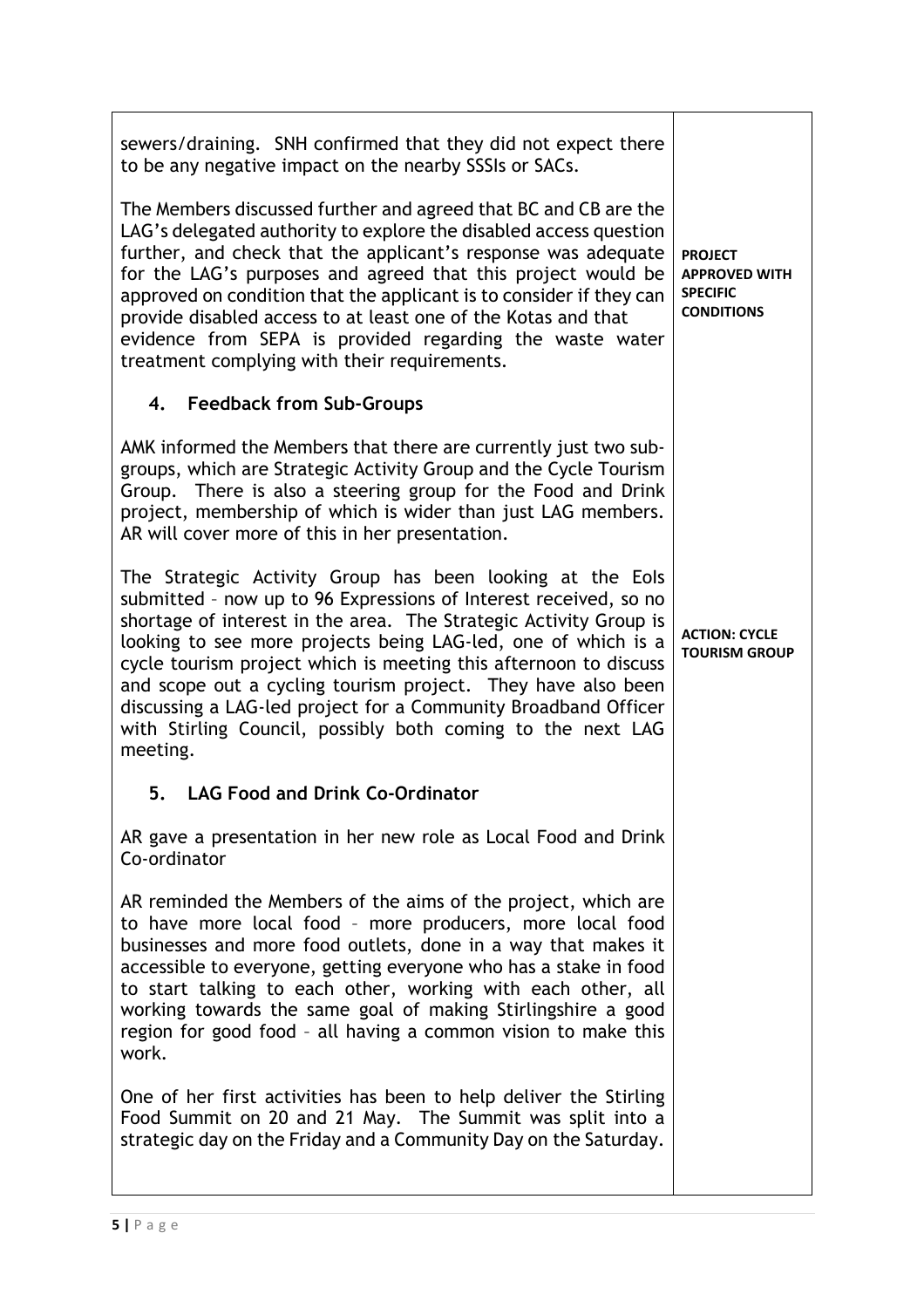| Both days were well attended and was a great opportunity to let<br>people know and get initial input to the local food and drink<br>strategy work. A number of LAG members had also attended and<br>the consensus round the table was that it had been a very good<br>event.                                                                                                                                                                                                                                   |  |  |  |  |
|----------------------------------------------------------------------------------------------------------------------------------------------------------------------------------------------------------------------------------------------------------------------------------------------------------------------------------------------------------------------------------------------------------------------------------------------------------------------------------------------------------------|--|--|--|--|
| AR also mentioned some of the strategic connections she had<br>been making through attendance at events such as a conference<br>on Sustainable Food Cities. AR went on to say that there already<br>some good models to work from, lots of places to learn from and<br>also a lot to build on.                                                                                                                                                                                                                 |  |  |  |  |
| AR said that if anyone wanted to join the steering group, or get<br>more information about the project to contact her.                                                                                                                                                                                                                                                                                                                                                                                         |  |  |  |  |
| PS thanked AR for her update.                                                                                                                                                                                                                                                                                                                                                                                                                                                                                  |  |  |  |  |
| <b>KB Left the Meeting</b>                                                                                                                                                                                                                                                                                                                                                                                                                                                                                     |  |  |  |  |
| Project Allocations and Projects Requiring LAG<br>6.<br><b>Attention</b>                                                                                                                                                                                                                                                                                                                                                                                                                                       |  |  |  |  |
| AMK handed out the Project Allocations Update and talked the<br>Members through the different areas of it, highlighting that prior<br>to today's allocations £550,777 had already been allocated which<br>is 26% of the budget. This is broken down with community<br>projects being allocated £400,637 (33% of the community pot),<br>Rural Enterprise £81,101 (29% of the enterprise pot), Farm<br>Diversification £62,574 (23% of the pot) and Co-Operation Project<br>£6,465 (2% of the co-operation pot). |  |  |  |  |
| In terms of projects requiring LAG attention, going through the<br>list, the Tyndrum to Crianlarich Path is now completed and has<br><b>ACTION: BC</b><br>their official opening on 25 July. She asked if anyone would like<br>to attend. BC volunteered to attend.                                                                                                                                                                                                                                            |  |  |  |  |
| A number of projects have been delayed and need to request the<br>LAG's permission to delay the start of their project by a further<br>three months.                                                                                                                                                                                                                                                                                                                                                           |  |  |  |  |
| This includes the Balquhidder Broadband Project which has been<br>delayed however they are now finalising discussions with<br>Community Broadband Scotland and Stirling Council and we are<br>just awaiting an update on the start date for the project manager<br>role.<br>The Japanese Garden has been delayed in getting match<br>funding, only securing £5,000 to date with another funder giving<br>their decision in September.                                                                          |  |  |  |  |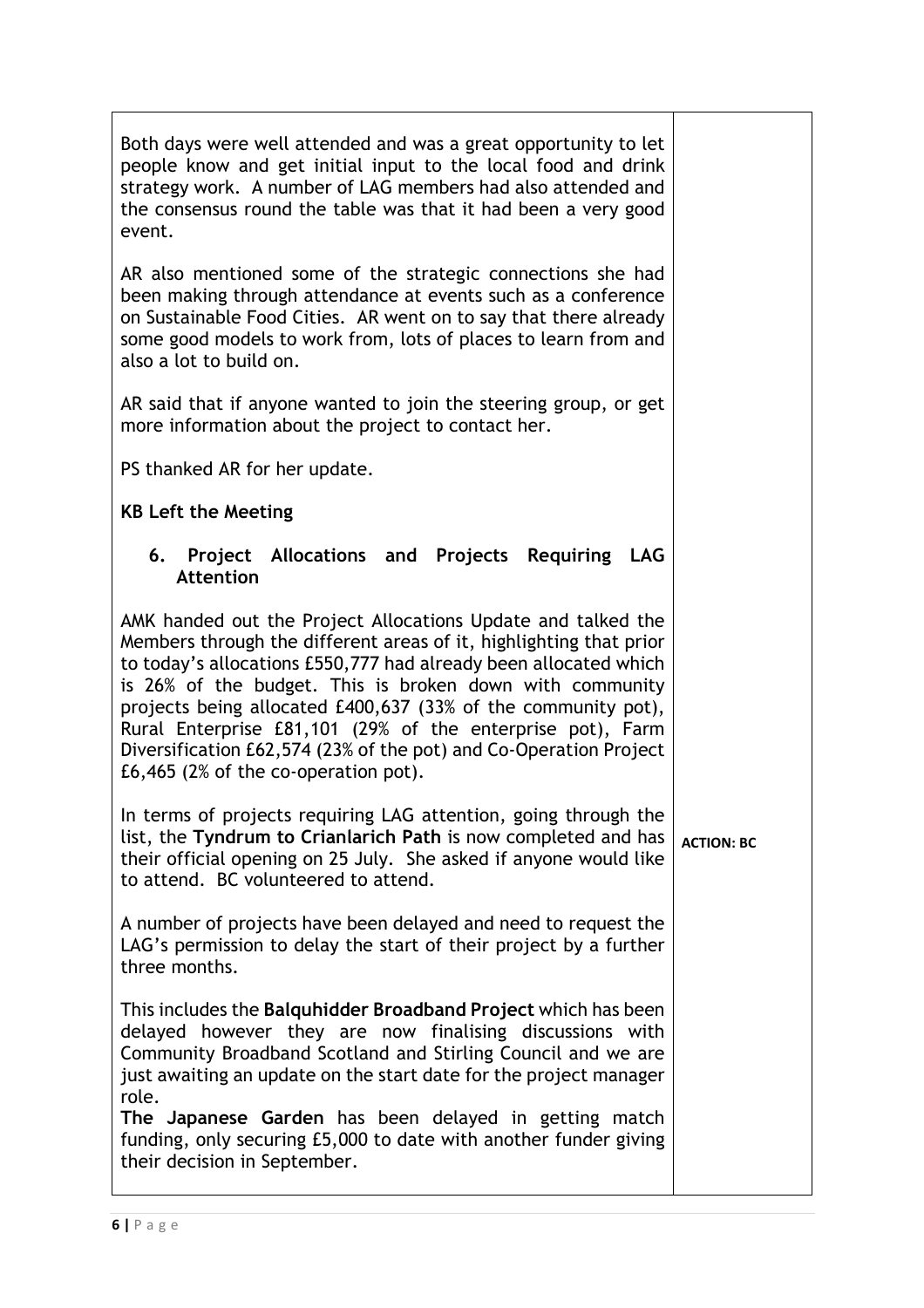| The project has also just found out that a road survey is now<br>required to finalise their planning permission.<br>Dounans are in the process of changing banks and are waiting for<br>this to go through before securing their bank loan.<br>As mentioned earlier in the meeting, the Balmaha Pontoon<br>should now go ahead as the Lease and sub-lease have been sorted<br>out and should be signed next week.<br>Arnprior Glamping and Pool have not yet applied for their<br>planning permission.<br>They have been advised that as tenant farmers, there is a special<br>form for the landlord to sign to approve the diversification on the<br>farm. This has held up the project by 6 - 8 months.<br><b>AGREED: A</b><br><b>FURTHER 3</b><br>AMK recommended that all five projects have their offers of grant<br><b>MONTHS FOR</b><br>extended for a further three months. The LAG agreed to extend<br><b>PROJECTS TO</b><br>the offers of grant for a further three months for the five projects<br><b>START</b><br>listed.<br>7. Local Area Update - Menstrie and surrounds<br>AMK informed the Members that the LAG's former Development<br>Officer, Neil Ramsay, had agreed to come along to the meeting<br>and give a brief update on Menstrie and surrounding area as he<br>has lived in Menstrie for a number of years.<br>PS welcomed NR and invited him to take the floor.<br>NR said that Menstrie is a wee town of two halves with the older<br>housing built in the 70's on one side of the town and the newer<br>houses built in 2007. Menstrie is home to a lot of heritage<br>including Menstrie Castle, a beautiful Community Garden, the<br>Nova Scotia Park, the story of the fox boy, and of course, the<br>Forge café (a LEADER project in the last Programme). There area<br>also some good cycle routes around the area offering some great<br>circular bike rides. Menstrie has a new Community Action Plan<br>where the feedback/questionnaire from 400 housholds was<br>received.<br>NR said that Menstrie has a strong link with Poland as after the<br>war, a lot of Polish displaced persons were welcomed. Today<br>there are second and third generation Polish in the town and the<br>EU Flag flies with pride. |  |  |
|---------------------------------------------------------------------------------------------------------------------------------------------------------------------------------------------------------------------------------------------------------------------------------------------------------------------------------------------------------------------------------------------------------------------------------------------------------------------------------------------------------------------------------------------------------------------------------------------------------------------------------------------------------------------------------------------------------------------------------------------------------------------------------------------------------------------------------------------------------------------------------------------------------------------------------------------------------------------------------------------------------------------------------------------------------------------------------------------------------------------------------------------------------------------------------------------------------------------------------------------------------------------------------------------------------------------------------------------------------------------------------------------------------------------------------------------------------------------------------------------------------------------------------------------------------------------------------------------------------------------------------------------------------------------------------------------------------------------------------------------------------------------------------------------------------------------------------------------------------------------------------------------------------------------------------------------------------------------------------------------------------------------------------------------------------------------------------------------------------------------------------------------------------------------------------------------------------------------------------------------------------|--|--|
|                                                                                                                                                                                                                                                                                                                                                                                                                                                                                                                                                                                                                                                                                                                                                                                                                                                                                                                                                                                                                                                                                                                                                                                                                                                                                                                                                                                                                                                                                                                                                                                                                                                                                                                                                                                                                                                                                                                                                                                                                                                                                                                                                                                                                                                         |  |  |
|                                                                                                                                                                                                                                                                                                                                                                                                                                                                                                                                                                                                                                                                                                                                                                                                                                                                                                                                                                                                                                                                                                                                                                                                                                                                                                                                                                                                                                                                                                                                                                                                                                                                                                                                                                                                                                                                                                                                                                                                                                                                                                                                                                                                                                                         |  |  |
|                                                                                                                                                                                                                                                                                                                                                                                                                                                                                                                                                                                                                                                                                                                                                                                                                                                                                                                                                                                                                                                                                                                                                                                                                                                                                                                                                                                                                                                                                                                                                                                                                                                                                                                                                                                                                                                                                                                                                                                                                                                                                                                                                                                                                                                         |  |  |
|                                                                                                                                                                                                                                                                                                                                                                                                                                                                                                                                                                                                                                                                                                                                                                                                                                                                                                                                                                                                                                                                                                                                                                                                                                                                                                                                                                                                                                                                                                                                                                                                                                                                                                                                                                                                                                                                                                                                                                                                                                                                                                                                                                                                                                                         |  |  |
|                                                                                                                                                                                                                                                                                                                                                                                                                                                                                                                                                                                                                                                                                                                                                                                                                                                                                                                                                                                                                                                                                                                                                                                                                                                                                                                                                                                                                                                                                                                                                                                                                                                                                                                                                                                                                                                                                                                                                                                                                                                                                                                                                                                                                                                         |  |  |
|                                                                                                                                                                                                                                                                                                                                                                                                                                                                                                                                                                                                                                                                                                                                                                                                                                                                                                                                                                                                                                                                                                                                                                                                                                                                                                                                                                                                                                                                                                                                                                                                                                                                                                                                                                                                                                                                                                                                                                                                                                                                                                                                                                                                                                                         |  |  |
|                                                                                                                                                                                                                                                                                                                                                                                                                                                                                                                                                                                                                                                                                                                                                                                                                                                                                                                                                                                                                                                                                                                                                                                                                                                                                                                                                                                                                                                                                                                                                                                                                                                                                                                                                                                                                                                                                                                                                                                                                                                                                                                                                                                                                                                         |  |  |
|                                                                                                                                                                                                                                                                                                                                                                                                                                                                                                                                                                                                                                                                                                                                                                                                                                                                                                                                                                                                                                                                                                                                                                                                                                                                                                                                                                                                                                                                                                                                                                                                                                                                                                                                                                                                                                                                                                                                                                                                                                                                                                                                                                                                                                                         |  |  |
|                                                                                                                                                                                                                                                                                                                                                                                                                                                                                                                                                                                                                                                                                                                                                                                                                                                                                                                                                                                                                                                                                                                                                                                                                                                                                                                                                                                                                                                                                                                                                                                                                                                                                                                                                                                                                                                                                                                                                                                                                                                                                                                                                                                                                                                         |  |  |
|                                                                                                                                                                                                                                                                                                                                                                                                                                                                                                                                                                                                                                                                                                                                                                                                                                                                                                                                                                                                                                                                                                                                                                                                                                                                                                                                                                                                                                                                                                                                                                                                                                                                                                                                                                                                                                                                                                                                                                                                                                                                                                                                                                                                                                                         |  |  |
|                                                                                                                                                                                                                                                                                                                                                                                                                                                                                                                                                                                                                                                                                                                                                                                                                                                                                                                                                                                                                                                                                                                                                                                                                                                                                                                                                                                                                                                                                                                                                                                                                                                                                                                                                                                                                                                                                                                                                                                                                                                                                                                                                                                                                                                         |  |  |